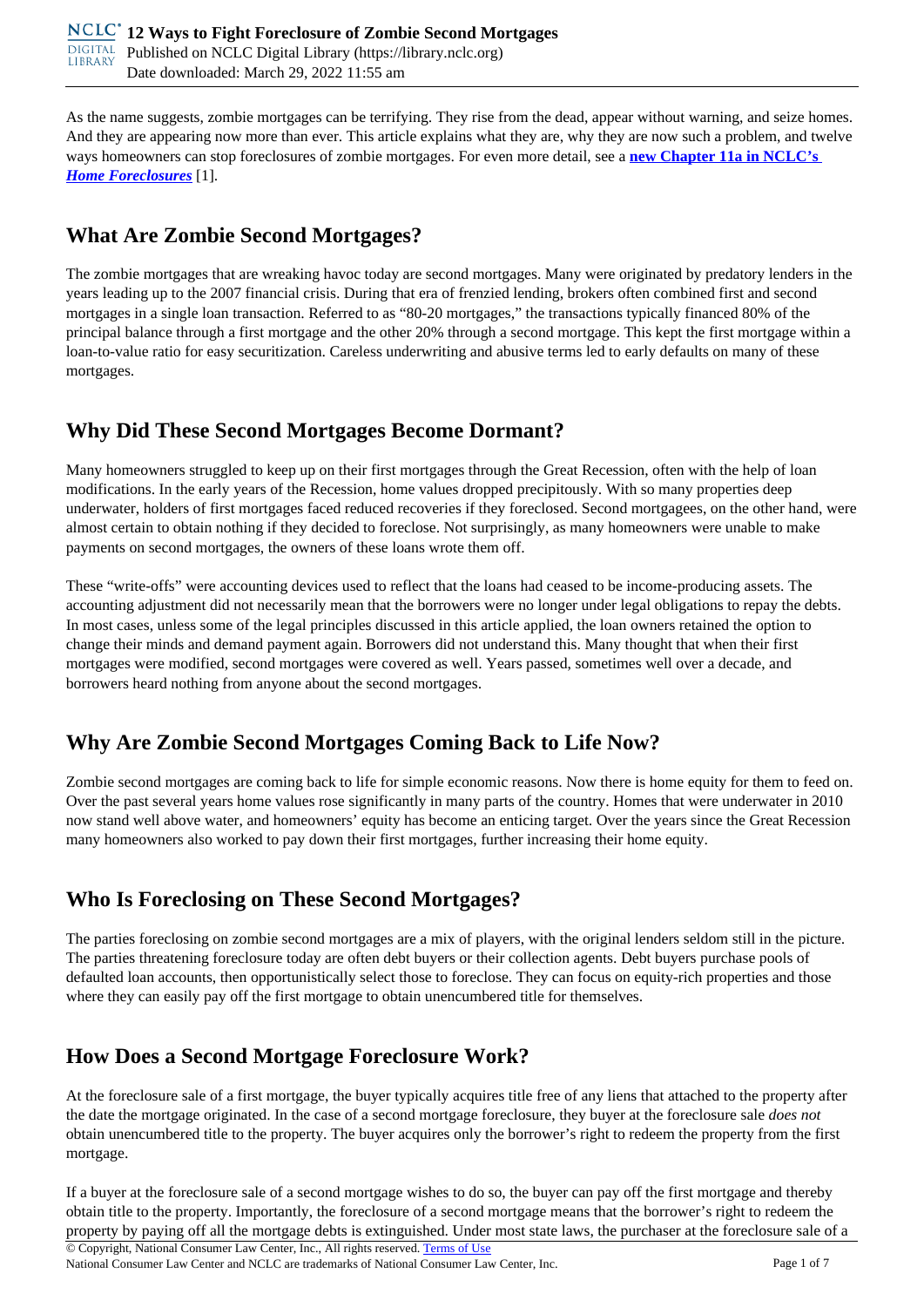**DIGITAL** Published on NCLC Digital Library (https://library.nclc.org) Date downloaded: March 29, 2022 11:55 am

second mortgage can proceed to take possession of the property and evict the borrowers. Needless to say, the ability to use the powerful remedy of foreclosure gives a second mortgage debt buyer and its debt collector extremely powerful leverage. **NCLC's** *Home Foreclosures* **§§ 11a.1.2** [2] **through 11a.1.4** [3] explore the substantive distinctions between first and second mortgage foreclosures.

## **12 Ways Homeowners Can Fight Off Zombie Second Mortgage Foreclosures**

Resurrecting a long-dormant second mortgage and abruptly threatening to foreclose is a patently abusive practice. When presented with viable defenses and claims, courts should be willing to intervene to protect homeowners. New **Chapter 11a of NCLC's** *Home Foreclosures* [1] describes legal defenses and claims that give courts authority to rein in zombie foreclosures. This article summarizes the important claims and defenses.

#### **1. The Statute of Limitations**

Statutes of limitations can provide a powerful defense to foreclosure of a second mortgage. Under certain state laws, the expiration of the statute of limitations for foreclosure not only bars foreclosure, but also can be a basis for extinguishing the mortgage as an encumbrance on the property.

Examine your own state laws to determine the statute of limitations applicable to foreclosures. In a few states the status of the law remains unclear. **Appendix E to NCLC's** *Home Foreclosures* [4] includes summaries of the applicable limitation periods for foreclosures in most states. In many jurisdictions the statute of limitations for foreclosures is equivalent to the limitation period for enforcement of negotiable notes and other written contracts—typically six years.

Other states look to limitation periods for asserting rights in real property. These timeframes based on real property law can be considerably longer, ranging from ten to thirty years. A few states do not recognize any statute of limitations for foreclosure of mortgages or deeds of trust. More detail on individual state statutes of limitations for foreclosures is discussed in **NCLC's** *Home Foreclosures* **§ 5.3.1** [5].

The first step is to determine the statute of limitations. The second step is to determine under a state's law when the statute of limitations begins to run. For mortgages and deeds of trust there are three potential trigger events to consider:

• The due date of each unpaid installment may start a limitation period running for collection of that installment. This limitation can preclude claims for many older installments due on a loan that was never accelerated and remained inactive for many years.

• A loan owner's acceleration of the loan makes the entire loan balance due immediately and starts the statute of limitations running for the entire debt if not paid. Factual and legal issues can arise in proving whether and when an acceleration occurred. These issues are discussed in **NCLC's** *Home Foreclosures* **§ 5.3.3** [6].

• The loan's reaching its contractual maturity date for payment of the entire debt makes any remaining unpaid balance due immediately, and like acceleration, triggers the running of the statute of limitations for the entire unpaid sum.

**NCLC's** *Home Foreclosures* **§ 11a.2** [7] discusses statutes of limitations with a specific focus on defending second mortgage foreclosures.

#### **2. Challenging Authority to Foreclose a Second Mortgage**

The party foreclosing a second mortgage must have authority to enforce the underlying contractual documents, the note and mortgage. **NCLC's** *Home Foreclosures* **Chapter 2** [8], **Chapter 3** [9], and **Chapter 4** [10] provide extensive analysis of authority to foreclose. The basic concepts covered there apply to second mortgage foreclosures as well.

The debt buyers who acquire pools of defaulted second mortgages are unlikely to have systems in place that larger mortgage services use to document transfers of negotiable notes and account histories. A request for information (RFI) under RESPA regarding loan ownership and possession of the relevant contract documents can build a successful challenge to a party's authority to foreclose a second mortgage. *See* **NCLC's** *Home Foreclosures* **§ 11a.3** [11].

### **3. Claims under TILA and RESPA**

Claims under TILA and RESPA can be raised against the owners and servicers of zombie second mortgages. Junior mortgages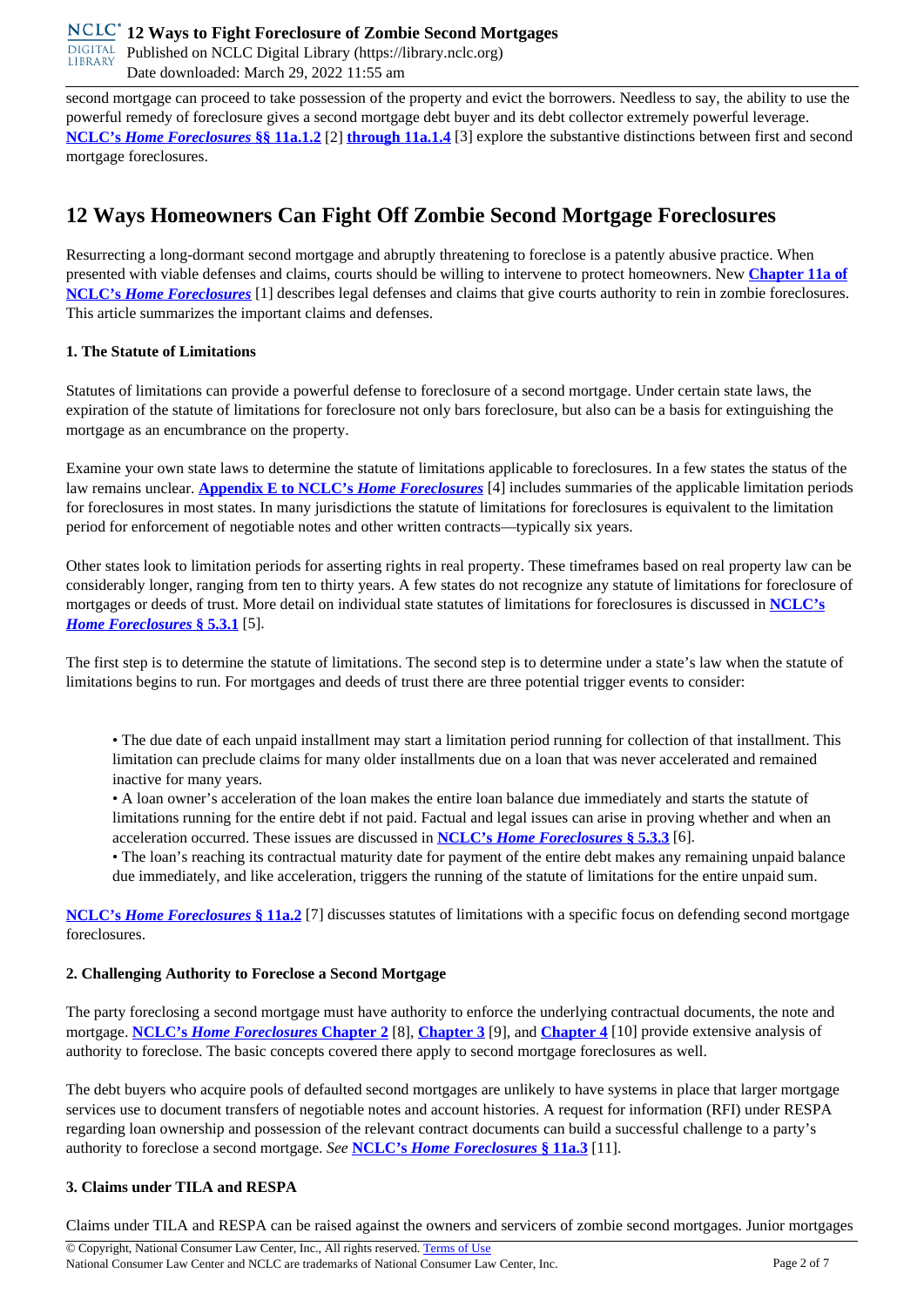**DIGITAL** Published on NCLC Digital Library (https://library.nclc.org) Date downloaded: March 29, 2022 11:55 am

are not exempt from most of the important TILA and RESPA provisions, although some requirements do not apply to HELOC loans. **NCLC's** *Home Foreclosures* **§ 11a.4.1** [12] discusses coverage of second mortgages under TILA and RESPA.

Both TILA and RESPA allow claims for statutory penalties, compensatory damages, and attorney fees. These laws also establish an important industry standard—that owners and servicers of mortgage loans must keep borrowers regularly informed about the status of their loans. Claims under TILA and RESPA can include:

• *TILA transfer of loan ownership notices*. Effective in 2009, provisions of Regulation Z require that new owners or assignees of mortgage loans inform borrowers of a transfer of loan ownership within thirty days after a loan is sold. 12 C.F.R. § 1026.39(b), implementing 15 U.S.C. § 1641(g). These regulations are discussed in detail in **NCLC's** *Mortgage Servicing and Loan Modifications* **§ 4.2.7** [13]. Transfer of ownership notices must provide specific information that borrowers need to understand their current payment obligations. The failure to inform borrowers of sales of their loans contributes to the expectation that there is no need take action regarding an ongoing payment obligation. *See* **NCLC's** *Home Foreclosures* **§ 11a.4.2** [14].

• *RESPA notice of transfer of mortgage servicing rights*. A transfer of servicing rights for a second mortgage triggers obligations under RESPA for both the transferor servicer and the transferee servicer to provide a timely notice to the borrower. 12 U.S.C. § 2605(b); Reg. X 12 C.F.R. § 1024.33(b). **NCLC's** *Mortgage Servicing and Loan Modifications* **§ 3.4.3** [15] discusses this requirement in detail. In addition to contact information for the new servicer, the notice must state when the new servicer will begin to accept payments. Failure to give timely notice deprives a borrower of another important tool for ascertaining the status of an account. *See* **NCLC's** *Home Foreclosures* **§ 11a.4.2** [14]. • *The TILA periodic statement requirements*. Amendments to the TILA periodic statement rule were designed to prevent the surprise appearance of a long-dormant second mortgage together with unexpected claims for years of accrued interest and fees. *See* Reg. Z, 12 C.F.R. § 1026.41, *implementing* 15 U.S.C. § 1638(f). Under the rule, servicers must keep borrowers informed about the status of a second mortgage, including whether it has been charged-off or reactivated for collection, as well as who currently owns the loan and how to contact appropriate parties for up-to-date information. The rule requires heightened periodic statement disclosures when the loan is in arrears. **NCLC's** *Mortgage Servicing and Loan Modifications* **§ 4.2.5** [16]. The initial version of this periodic statement rule went into effect in February 2014. Amendments effective in October 2017 added requirements for disclosing the charged-off status of a loan and for giving notice before collection on a charged-off loan resumed. 12 C.F.R. § 1026.41(e)(6). The amended rule bars collection of interest and fees that a lender alleges accrued after the lender gave notice of charge-off and before it gave notice of resumption of payments. 12 C.F.R. § 1026.41(e)(6)(ii)(B). *See* **NCLC's** *Home Foreclosures* **§ 11a.4.3** [17].

• *TILA rescission*. A successful TILA rescission voids a lender's security interest in the borrower's real property, effectively barring a foreclosure. *See* **NCLC's** *Truth in Lending* **Ch. 10** [18]. Second mortgages may be particularly susceptible to rescission claims when they came with faulty disclosures and did not finance a home purchase. However, zombie mortgages may present statute of limitations problems unless the borrower can rely on certain recoupment principles or has access to more favorable state law rescission rights. *See* **NCLC's** *Home Foreclosures* **§ 11a.4.4** [19].

TILA and RESPA claims may be limited by their respective statutes' limitation periods, although these claims in some states can be raised by way of recoupment in a foreclosure proceeding. TILA and RESPA claims also raise questions as to the proper defendant in the action. But, as described in items #5 and #6, *infra*, the TILA or RESPA violation can form the basis for contract claims under the mortgage loan agreement as well as UDAP claims, and similarly can provide support for state law negligence and fraud claims.

#### **4. The Fair Debt Collection Practices Act**

The Fair Debt Collection Practices Act (FDCPA) prohibits unfair or deceptive debt collection activities. Seeking to collect a sum that is not lawfully owed or enforcing a security interest when there is not a present right to do so violates these FDCPA prohibitions. *See* **NCLC's** *Fair Debt Collection* **§§ 7.4.11** [20], **8.3** [21], and **8.6** [22]. Upon proving an FDCPA violation, borrowers can recover statutory penalties, damages, and attorney fees. Owners of zombie second mortgages and their attorneys may qualify as "debt collectors" under the FDCPA. **NCLC's** *Fair Debt Collection* **§ 4.7.3.4** [23]. Servicers of zombie second mortgages may qualify as debt collectors as well if, as is likely, they acquired servicing rights after the loan went into default. **NCLC's** *Fair Debt Collection* **§ 4.7.5.2.3** [24]. Some limited exceptions to FDCPA coverage may apply to certain entities when they engage only in essential non-judicial foreclosure activities and do not demand payment. **NCLC's** *Fair Debt Collection* **§ 4.7.5.2.3** [24].

#### **5. Contract-Based Claims and Defenses**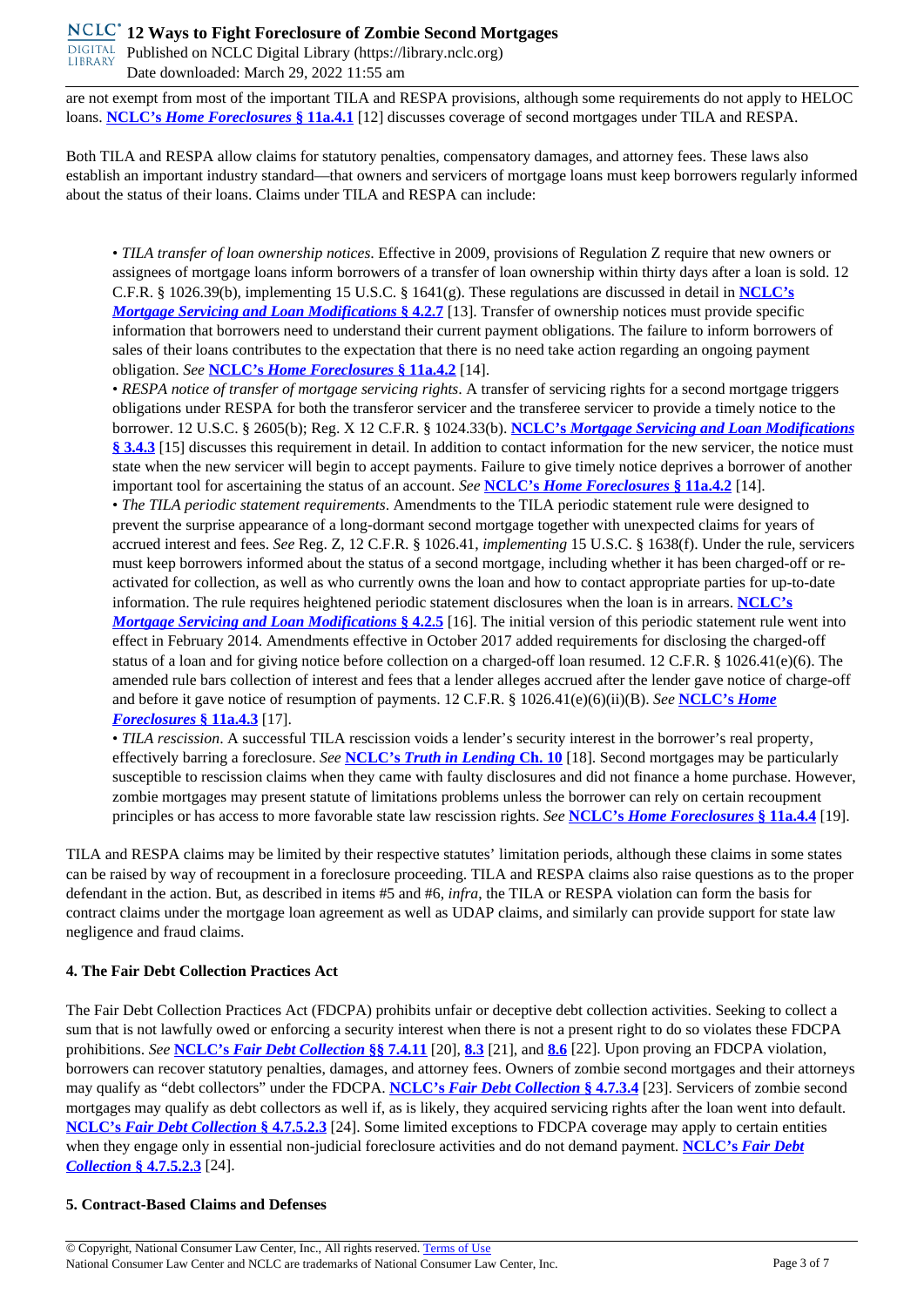**DIGITAL** Published on NCLC Digital Library (https://library.nclc.org) Date downloaded: March 29, 2022 11:55 am

Standard loan documents contain terms that obligate lenders to comply with applicable federal and state laws if they wish to foreclose. *See* **NCLC's** *Mortgage Servicing and Loan Modification* **§ 5.5** [25] (discussing requirement to comply with "applicable law" as term of standard GSE security instrument). As "applicable laws," TILA and RESPA impose duties on lenders and their servicers to communicate with borrowers and provide them with specified information. This information includes when to make payments, how much to pay, and where to send payments. Framing these obligations as contractual conditions to a foreclosure avoids potential statute of limitations challenges and disputes over who is a proper party defendant that can arise when the borrower relies exclusively on the TILA and RESPA regulations. *See* **NCLC's** *Home Foreclosures* **§ 11a.6** [26].

#### **6. Defenses and Claims Based on State UDAP Statutes**

Federal and state laws impose affirmative obligations on owners of second mortgages and their servicers to disclose changes of loan ownership and servicing rights as well as details about an account's current status. Violations of TILA, RESPA, and other federal and state laws that mandate regular disclosures of loan information to borrowers can be the basis for effective claims under state unfair and deceptive acts and practices (UDAP) statutes. *See* **NCLC's** *Unfair and Deceptive Acts and Practices* **§ 6.4.1** [27]. Borrowers have strong arguments that the practice of lying in wait while systematically failing to communicate before a foreclosure meets both the "unfair" and "deceptive" standard under the state UDAP statutes. *See* **NCLC's** *Unfair and Deceptive Acts and Practices* **§§ 4.2.15** [28], **4.3.3** [29], **4.4** [30]. Not all state UDAP statutes apply to financial institutions and foreclosures. However, many do and can authorize wide-ranging relief, including equitable remedies. *See* **NCLC's** *Home Foreclosures* **§ 11a.7** [31].

#### **7. Laches and Equitable Defenses to Second Mortgage Foreclosures**

Equitable defenses to foreclosure may be available when the owner of a zombie mortgage seeks to foreclose after the account has remained inactive for many years. The foreclosure may be barred under the doctrines of unclean hands or laches. The elements of laches under a typical state law are: (1) the creditor's knowledge of the cause of action, (2) an unreasonable delay in commencing the action, and (3) damage resulting from the unreasonable delay. Borrowers who believed their loans had been written off or modified and could not communicate with anyone about the loan for years may have foregone timely options to address the loan default, such as through loss mitigation. *See* **NCLC's** *Home Foreclosures* **§ 11a.8** [32].

#### **8. State Law General Foreclosure Requirements**

Each state sets requirements for conduct of a valid foreclosure. The foreclosing party must typically have the right to enforce a mortgage or deed of trust and note. The party must designate a default, give specific notices, and identify the amount owed. **NCLC's** *Home Foreclosures* **§ 5.5** [33] and **Chapter 8** [34] discuss procedural challenges in the context of first lien mortgage foreclosures. Investigate state laws to determine whether all procedural requirements, such as participation in settlement conferences and mediations, apply to second mortgages in the same way they do to first mortgages. To the extent that the requirements apply to second mortgages, the foreclosing party should be held to the same standards of compliance with the applicable state foreclosure laws as a first mortgagee. A discussion of general state foreclosure laws and their applicability to second mortgages is found at **NCLC's** *Home Foreclosures* **§ 11a.9** [35].

### **9. State Laws That Specifically Regulate Second Mortgages**

Thirteen states have enacted statutes specifically designed to regulate second mortgages. These statutes are discussed generally at **NCLC's** *Home Foreclosures* **§ 11a.10.1** [36] and a state-by-state analysis is found at **§ 11a.10.2** [37]. Several of these statutes limit default-related charges. Others set guidelines for second mortgage loan origination and require special licensing. Violation of these origination laws may give rise to recoupment claims against debt buyers.

### **10. Bankruptcy Remedies for Zombie Second Mortgages**

In addition to the reprieve from foreclosure activity through the automatic stay, bankruptcy offers homeowners who file for relief under chapter 13 the opportunity to object to a second mortgagee's claim. The homeowner can challenge amounts owed when a statute of limitations bars all or some of the claim. Recoupment is also available despite statutes of limitations on a homeowner's affirmative claims. When the first lien mortgage and other senior encumbrances exceed the property's value, the homeowner can "strip off" the junior mortgage in a chapter 13 case, making the loan balance a dischargeable unsecured debt. **NCLC's** *Home Foreclosures* **Chapter 9** [38] discusses other ways to deal with mortgagees in bankruptcy. A discussion of bankruptcy's application specifically to second mortgages is found at **NCLC's** *Home Foreclosures* **§ 11a.11** [39].

#### **11. Loss Mitigation Options for Junior Mortgages**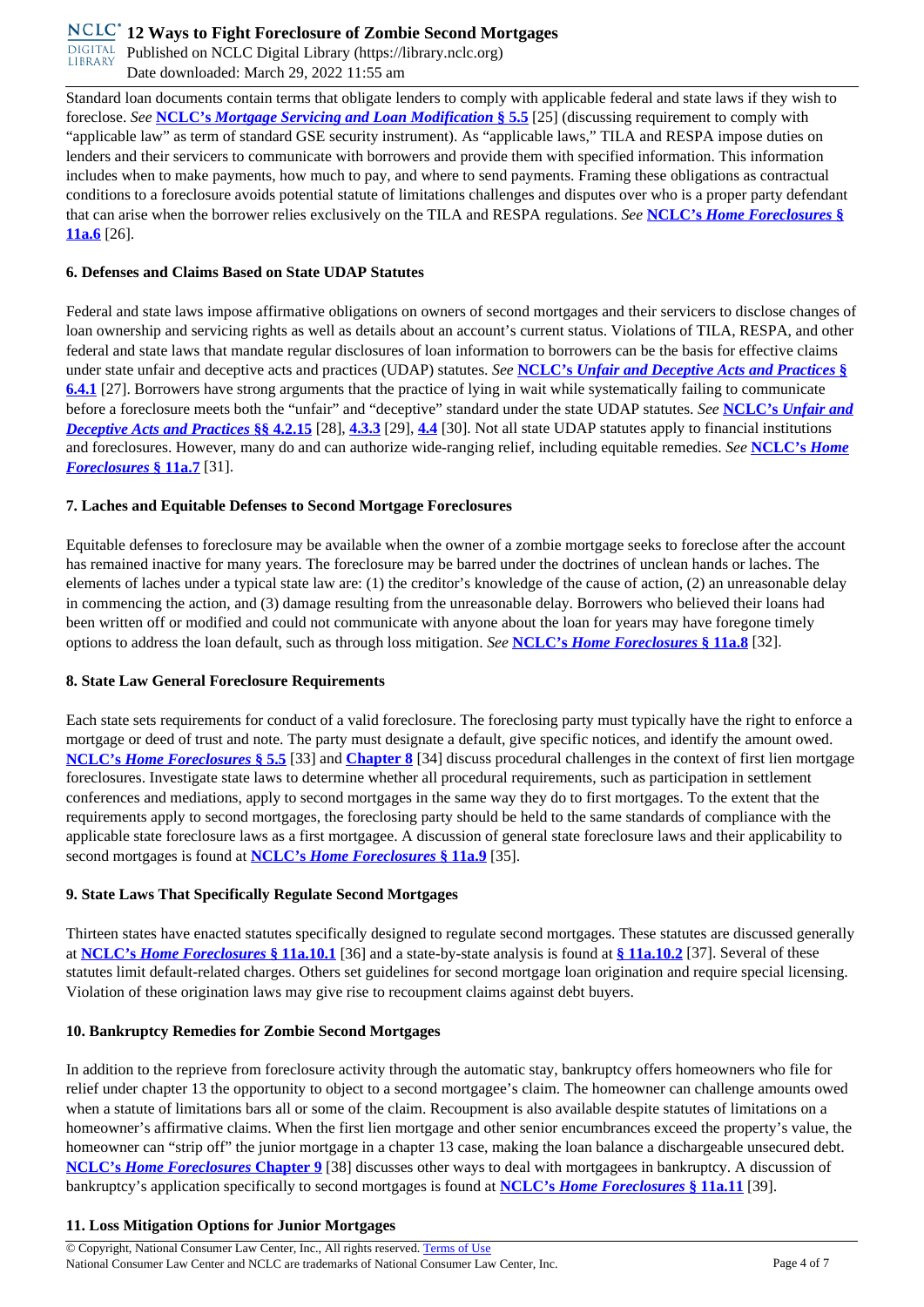Loss mitigation options created by the major federal guarantors and insurers of mortgage loans can be critically important tools for preserving homeownership. However, certain options, including many modification programs, are available only for first mortgages. Nevertheless, many forbearance options, such as those under the CARES Act, apply to all federally backed mortgages regardless of their lien position. **NCLC's** *Home Foreclosures* **§ 11a.5** [40] outlines the major servicing options that cover junior mortgages.

#### **12. Deficiency Claim Issues Specific to Second Mortgages**

Second mortgages can present unique problems related to post-foreclosure deficiency claims. For example, borrowers may find that they are liable for a deficiency claim on a junior mortgage after the *senior* mortgage has been foreclosed. Nevertheless, state anti-deficiency statutes may protect borrowers from these claims. **NCLC's** *Home Foreclosures* **§ 10.4** [41] contains a general discussion of issues related to post-foreclosure deficiency claims. **NCLC's** *Home Foreclosures* **§ 11a.2** [7] provides state-specific examples of the scope of state anti-deficiency protections for second mortgages.

## **NCLC Fair Debt Collections and Mortgage Training Conferences Will Examine Zombie Foreclosures**

*Consumer attorneys take note:* Two forthcoming NCLC conferences will include sessions on zombie second mortgage foreclosures.

NCLC's Fair Debt Collections Conference will take place April 24-25, 2022, in Orlando Florida. Among other Fair Debt Collection Practices Act issues, a session will focus on using the FDCPA to combat zombie second mortgages, Information on the conference agenda, registration, and attendance options is available **here** [42].

NCLC's Mortgage Training Conference will take place June 23-24, 2022, in St. Louis Missouri. The conference will focus on pandemic-related mortgage foreclosure issues and include a special session focused exclusively on zombie second mortgage foreclosures. Information on the conference agenda, registration, and attendance options is available **here** [43].

# **Author Name:** Geoff Walsh

### **About Author:**

**Geoffry Walsh** is a staff attorney at the National Consumer Law Center (NCLC) who focuses on foreclosure prevention, consumer bankruptcy, and other consumer credit issues. He has provided written testimony and engaged in policy advocacy at the federal and state levels on the topic of foreclosure mediation. He has served as a panelist and instructor at trainings and legal education seminars on foreclosure prevention and bankruptcy topics, and is an active member of the National Association of Consumer Bankruptcy Attorneys. Walsh is co-author of *Home Foreclosures* [44], *Mortgage Servicing and Loan Modifications* [45], *Consumer Bankruptcy Law and Practice* [46], Foreclosure Prevention Counseling, *Student Loan Law* [47], and *Credit Discrimination* [48]. Walsh previously worked as an attorney with Vermont Legal Aid, Inc. in Springfield, Vt. from 1991 to 2008, specializing in housing, consumer, and bankruptcy areas. From 1980 to 1991, he worked as a staff attorney with Community Legal Services, Inc. in Philadelphia, Pa., where he also specialized in housing and consumer litigation. Walsh earned his B.A. from University of Michigan and is a graduate of Temple University Law School.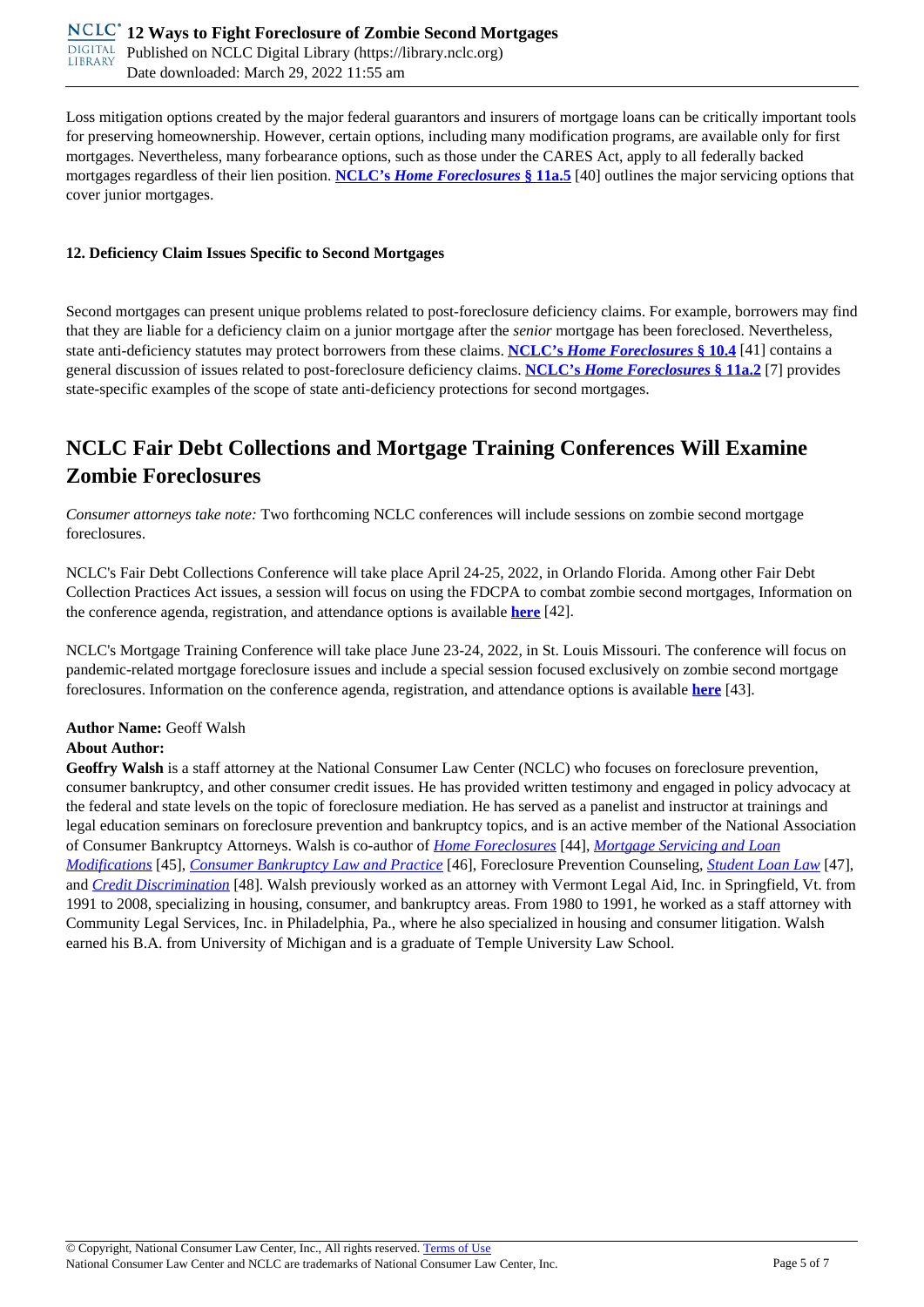

**Source:** National Consumer Law Center, [], updated at www.nclc.org/library **Source URL:** https://library.nclc.org/12-ways-fight-foreclosure-zombie-second-mortgages

#### **Links**

[1] https://library.nclc.org/nclc/link/HF.11a.01 [2] https://library.nclc.org/nclc/link/HF.11a.01.02 [3] https://library.nclc.org/nclc/link/HF.11a.01.04 [4] https://library.nclc.org/nclc/link/HF.AE [5] https://library.nclc.org/nclc/link/HF.05.03.01 [6] https://library.nclc.org/nclc/link/HF.05.03.03 [7] https://library.nclc.org/nclc/link/HF.11a.02 [8] https://library.nclc.org/nclc/link/HF.02.01 [9] https://library.nclc.org/nclc/link/HF.03 [10] https://library.nclc.org/nclc/link/HF.04 [11] https://library.nclc.org/nclc/link/HF.11a.03 [12] https://library.nclc.org/nclc/link/HF.11a.04.01 [13] https://library.nclc.org/nclc/link/MS.04.02.07 [14] https://library.nclc.org/nclc/link/HF.11a.04.02 [15] https://library.nclc.org/nclc/link/MS.03.04.03 [16] https://library.nclc.org/nclc/link/MS.04.02.05 [17] https://library.nclc.org/nclc/link/HF.11a.04.03 [18] https://library.nclc.org/nclc/link/TIL.10.01 [19] https://library.nclc.org/nclc/link/HF.11a.04.04 [20] https://library.nclc.org/nclc/link/FDC.07.04.11 [21] https://library.nclc.org/nclc/link/FDC.08.03 [22] https://library.nclc.org/nclc/link/FDC.08.06 [23] https://library.nclc.org/nclc/link/FDC.04.07.03.04 [24] https://library.nclc.org/nclc/link/FDC.04.07.05.02.03 [25] https://library.nclc.org/nclc/link/MS.05.05 [26] https://library.nclc.org/nclc/link/HF.11a.06 [27] https://library.nclc.org/nclc/link/UDAP.06.04.01 [28] https://library.nclc.org/nclc/link/UDAP.04.02.15 [29] https://library.nclc.org/nclc/link/UDAP.04.03.03 [30] https://library.nclc.org/nclc/link/UDAP.04.04 [31] https://library.nclc.org/nclc/link/HF.11a.07 [32] https://library.nclc.org/nclc/link/HF.11a.08 [33] https://library.nclc.org/nclc/link/HF.05.05 [34] https://library.nclc.org/nclc/link/HF.08.01